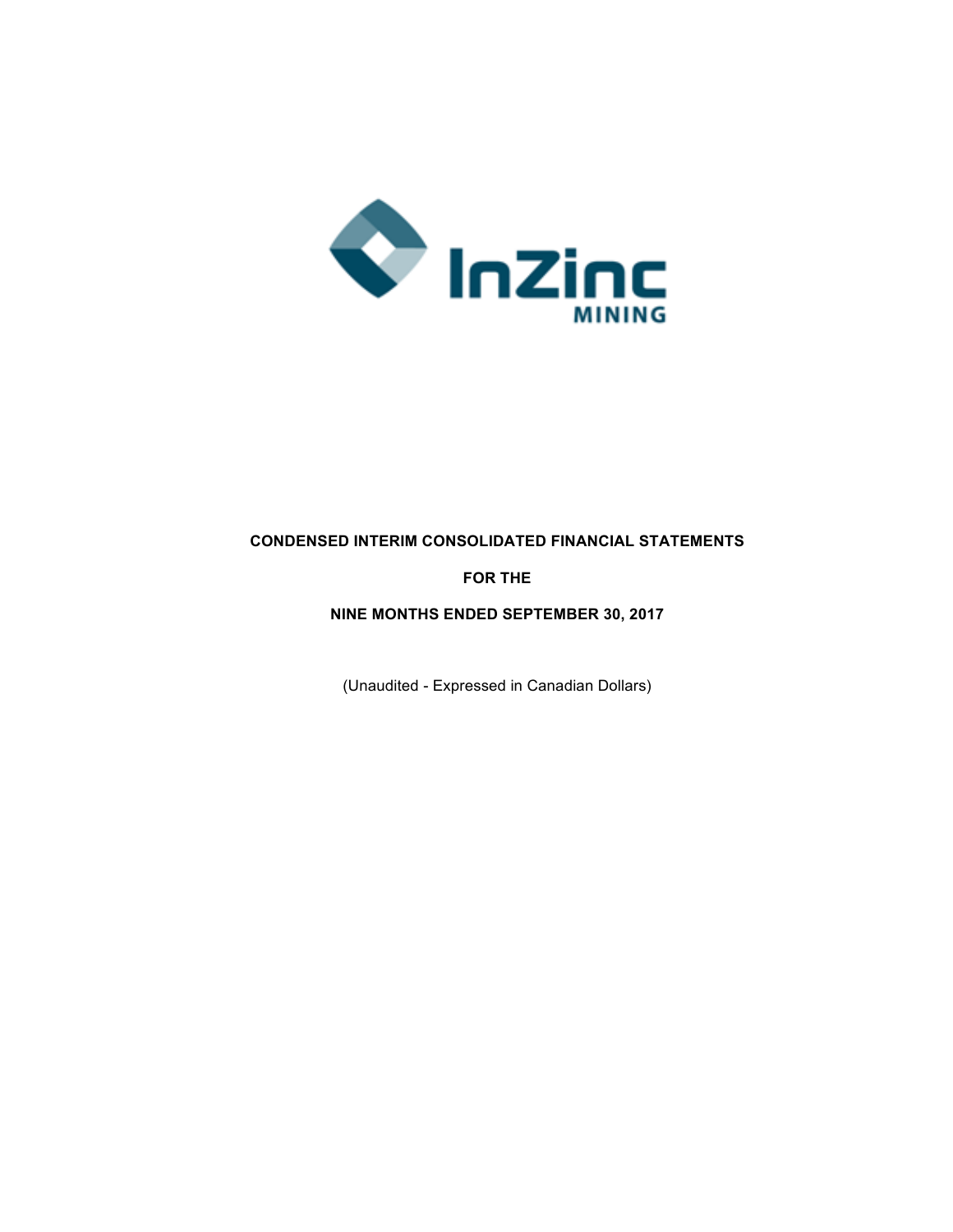# **NOTICE OF NO AUDITOR REVIEW OF**

# **CONDENSED INTERIM CONSOLIDATED FINANCIAL STATEMENTS**

The accompanying unaudited condensed interim consolidated financial statements for InZinc Mining Ltd. for the nine months ended September 30, 2017 have been prepared by and are the responsibility of the Company's management.

The auditor of InZinc Mining Ltd. has not performed a review of the unaudited condensed interim consolidated financial statements for the nine months ended September 30, 2017.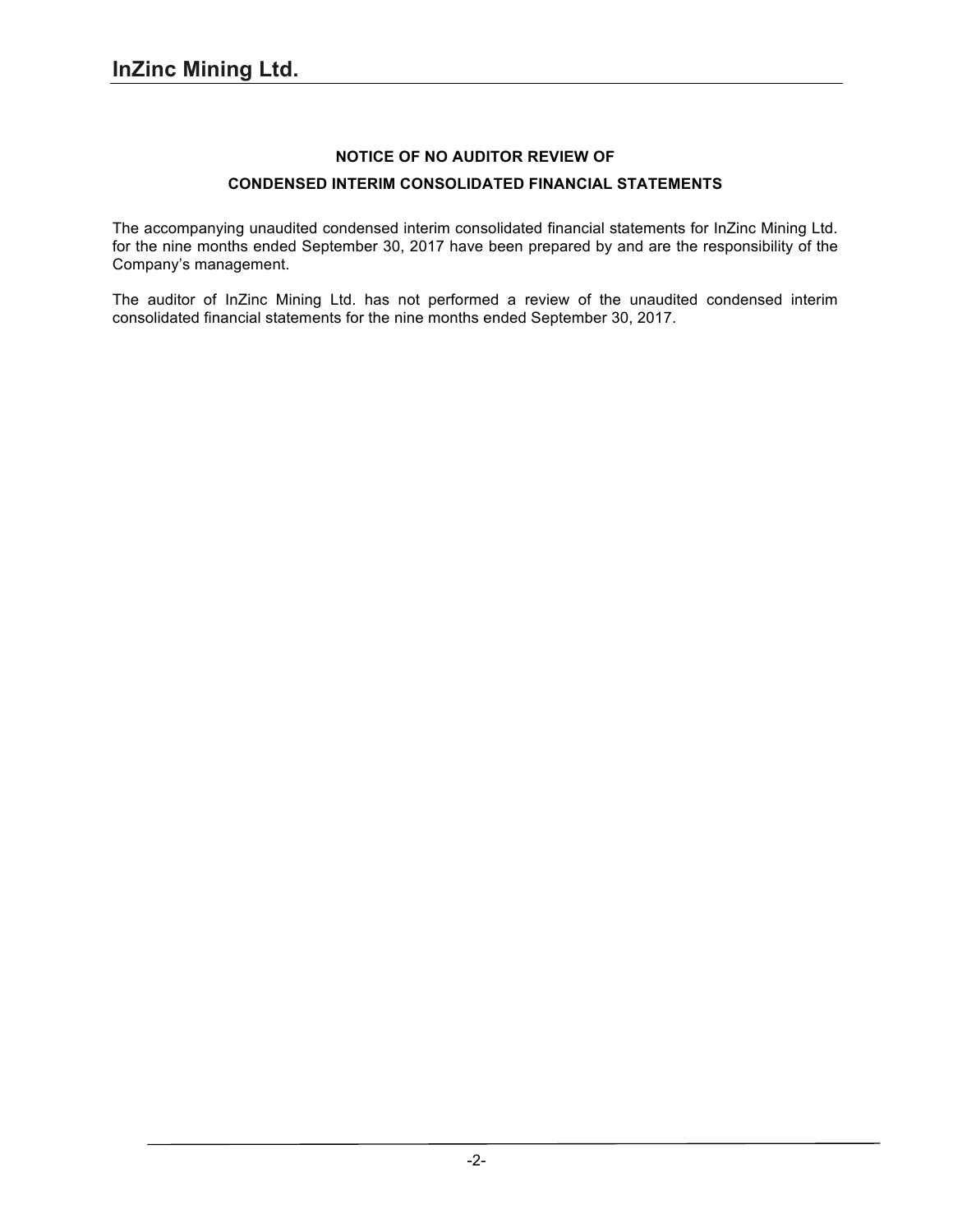|                                                   | September 30,   | December 31,    |
|---------------------------------------------------|-----------------|-----------------|
|                                                   | 2017            | 2016            |
| <b>ASSETS</b>                                     |                 |                 |
| Current                                           |                 |                 |
| Cash (Note 4)                                     | \$<br>178,623   | \$<br>482,729   |
| Receivables (Note 5)                              | 4,616           | 35,294          |
| Prepaids                                          | 12,957          | 13,870          |
| Marketable securities (Note 6)                    | 1,665           | 1,874           |
|                                                   | 197,861         | 533,767         |
| Reclamation deposit (Note 7)                      | 118,239         | 127,360         |
| Exploration and evaluation assets (Note 7)        | 5,867,183       | 5,669,667       |
|                                                   | 6,183,283<br>\$ | \$<br>6,330,794 |
| <b>LIABILITIES</b>                                |                 |                 |
| Current                                           |                 |                 |
| Accounts payable and accrued liabilities (Note 8) | 26,419<br>\$    | \$<br>49,427    |
|                                                   | 26,419          | 49,427          |
| <b>SHAREHOLDERS' EQUITY</b>                       |                 |                 |
| Share capital (Note 9)                            | 14,171,941      | 14,033,941      |
| Reserves - share-based                            | 516,389         | 374,353         |
| Reserves - accumulated other comprehensive loss   | (624)           | (415)           |
| Deficit                                           | (8,530,842)     | (8, 126, 512)   |
|                                                   | 6,156,864       | 6,281,367       |
|                                                   | 6,183,283<br>\$ | \$<br>6,330,794 |

# **CONDENSED INTERIM CONSOLIDATED STATEMENTS OF FINANCIAL POSITION**

(Unaudited - Expressed in Canadian funds)

*Nature of operations and going concern (Note 1) Subsequent events (Note 15)*

Approved on behalf of the Board:

*"Wayne Hubert" "John Murphy"*

Wayne Hubert, Director **John Murphy, Director**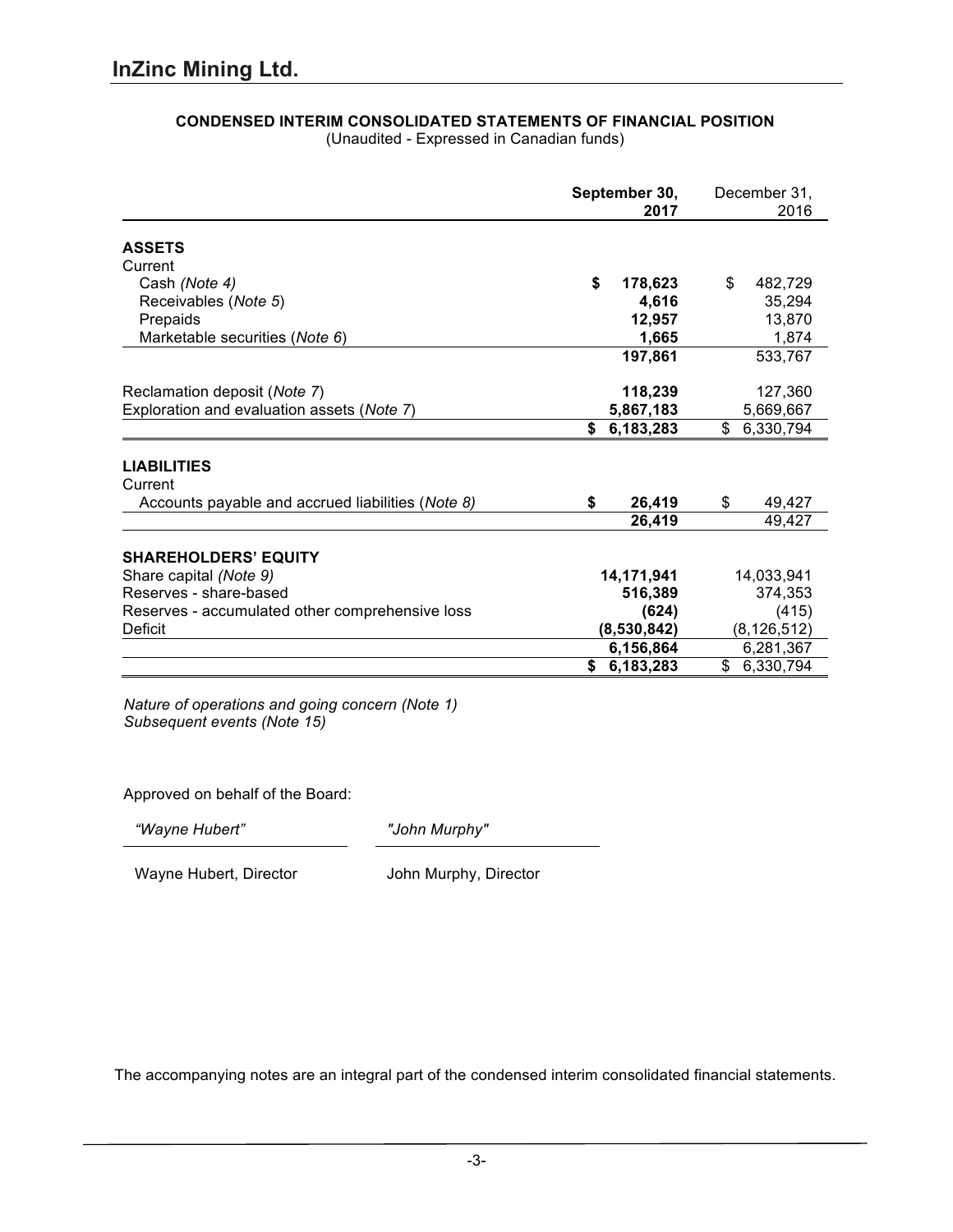# **CONDENSED INTERIM CONSOLIDATED STATEMENTS OF LOSS AND COMPREHENSIVE LOSS**

|                                                 | For the three<br>months ended |                  |           |             | For the nine<br>months ended |            |           |            |
|-------------------------------------------------|-------------------------------|------------------|-----------|-------------|------------------------------|------------|-----------|------------|
|                                                 |                               | <b>September</b> | September |             | September                    |            | September |            |
|                                                 |                               | 30, 2017         |           | 30, 2016    |                              | 30, 2017   |           | 30, 2016   |
| <b>EXPENSES</b>                                 |                               |                  |           |             |                              |            |           |            |
| Communication and investor relations            | \$                            | 7,951            | \$        | 3,934       | \$                           | 43,472     | \$        | 10,803     |
| Filing and regulatory                           |                               | 4,086            |           | 2,056       |                              | 17,739     |           | 15,464     |
| Foreign exchange loss (gain)                    |                               | 8,198            |           | (3, 484)    |                              | 14,968     |           | 15,856     |
| Management fees (Note 10)                       |                               |                  |           |             |                              |            |           | 37,227     |
| Office and miscellaneous                        |                               | 23,056           |           | 26,684      |                              | 67,351     |           | 48,840     |
| Professional fees (Note 10)                     |                               | 13,644           |           | 58,064      |                              | 52,009     |           | 70,250     |
| Rent (Note 10)                                  |                               | 2,250            |           | 2,250       |                              | 6,750      |           | 14,250     |
| Share-based compensation (Notes 9 and 10)       |                               |                  |           | 53,606      |                              | 182,036    |           | 159,776    |
| Travel                                          |                               |                  |           |             |                              | 21,427     |           |            |
|                                                 |                               | (59, 185)        |           | (143, 110)  |                              | (405, 752) |           | (372, 736) |
| Interest income                                 |                               | 296              |           | 873         |                              | 1,422      |           | 2,886      |
| Loss for the period                             |                               | (58, 889)        |           | (142, 237)  |                              | (404, 330) |           | (369, 850) |
| Unrealized gain (loss) on marketable securities |                               | 145              |           | 810         |                              | (209)      |           | 1,083      |
| Loss and comprehensive loss for the period      | \$                            | (58, 774)        | \$        | (141, 427)  | \$                           | (404, 539) | \$        | (368, 767) |
| Basic and diluted loss per common share         | \$                            | (0.00)           | \$        | $(0.00)$ \$ |                              | (0.01)     | \$        | (0.01)     |
| Weighted average shares outstanding             |                               | 73,355,419       |           | 72,300,994  |                              | 73,166,368 |           | 72,242,154 |

(Unaudited - Expressed in Canadian funds)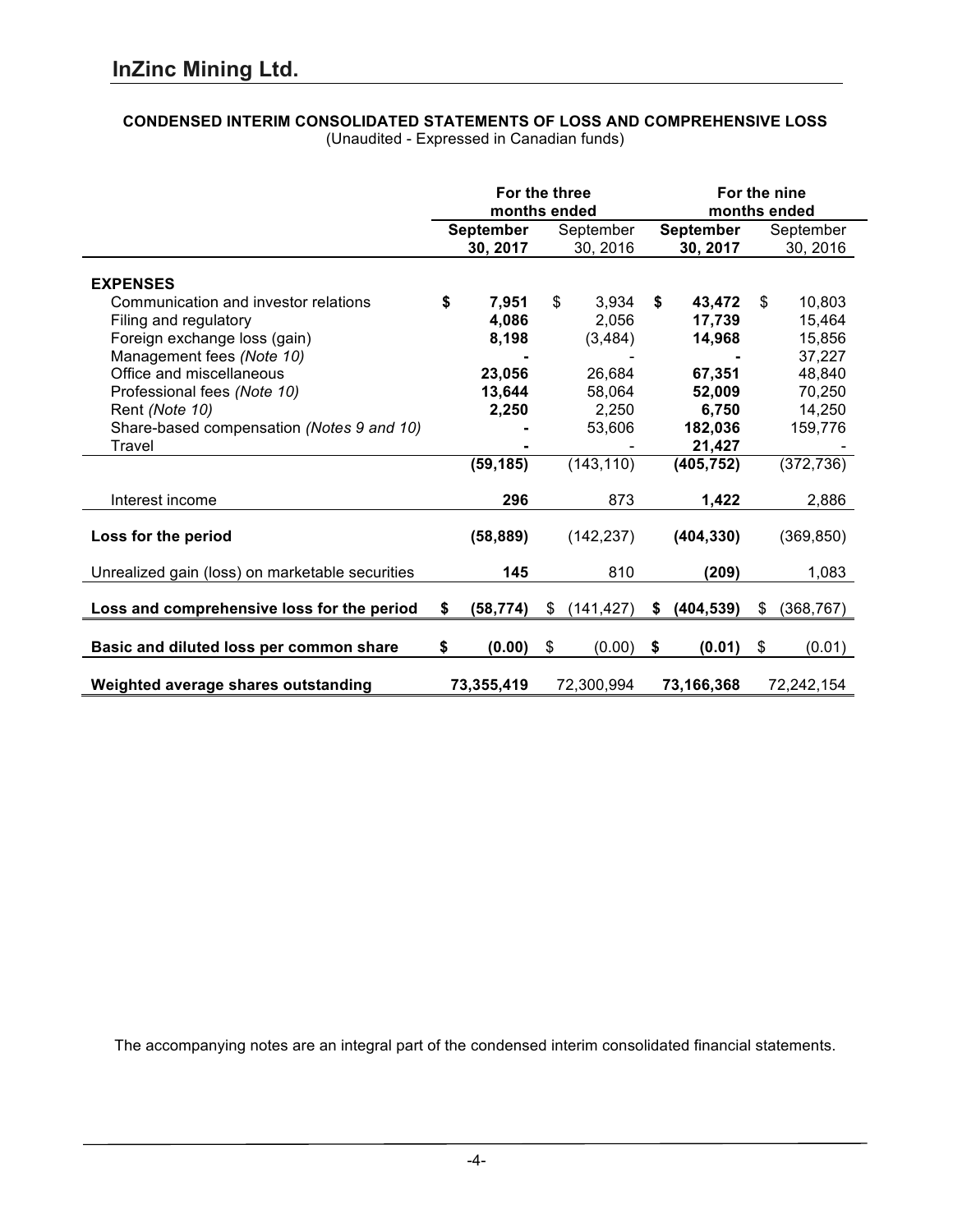# **CONDENSED INTERIM CONSOLIDATED STATEMENTS OF CHANGES IN SHAREHOLDERS'**

**EQUITY**

(Unaudited - Expressed in Canadian funds)

|                                   |               |              |                 | <b>Reserves -</b><br><b>Accumulated</b> |                  |             |
|-----------------------------------|---------------|--------------|-----------------|-----------------------------------------|------------------|-------------|
|                                   |               |              | <b>Reserves</b> | <b>Other</b>                            |                  |             |
|                                   | <b>Shares</b> | <b>Share</b> | - Share-        | Comprehensive                           |                  |             |
|                                   | <b>Issued</b> | Capital      | based           | Loss                                    | <b>Deficit</b>   | Total       |
| Balance December 31, 2015         | 72,205,419    | \$13,928,534 | \$229,240       | \$<br>(1, 332)                          | $$$ (7,631,155)  | \$6,525,287 |
| Options exercised                 | 450,000       | 81,000       | (36,000)        |                                         |                  | 45,000      |
| Share-based compensation          |               |              | 159,776         |                                         |                  | 159,776     |
| Unrealized gain on                |               |              |                 |                                         |                  |             |
| marketable securities             |               |              |                 | 1,083                                   |                  | 1,083       |
| Loss for the period               |               |              |                 |                                         | (369, 850)       | (369, 850)  |
|                                   |               |              |                 |                                         |                  |             |
| <b>Balance September 30, 2016</b> | 72,655,419    | \$14,009,534 | \$353,016       | \$<br>(249)                             | \$ (8,001,005)   | \$6,361,296 |
|                                   |               |              |                 |                                         |                  |             |
| <b>Balance December 31, 2016</b>  | 72,655,419    | \$14,033,941 | \$374,353       | \$<br>(415)                             | \$ (8, 126, 512) | \$6,281,367 |
| Shares issued for exploration     |               |              |                 |                                         |                  |             |
| and evaluation assets             | 200,000       | 48,000       |                 |                                         |                  | 48,000      |
| Options exercised                 | 500,000       | 90,000       | (40,000)        |                                         |                  | 50,000      |
| Share-based compensation          |               |              | 182,036         |                                         |                  | 182,036     |
| Unrealized loss on                |               |              |                 |                                         |                  |             |
| marketable securities             |               |              |                 | (209)                                   |                  | (209)       |
| Loss for the period               |               |              |                 |                                         | (404, 330)       | (404, 330)  |
| <b>Balance September 30, 2017</b> | 73,355,419    | \$14,171,941 | \$516,389       | (624)<br>\$                             | \$ (8,530,842)   | \$6,156,864 |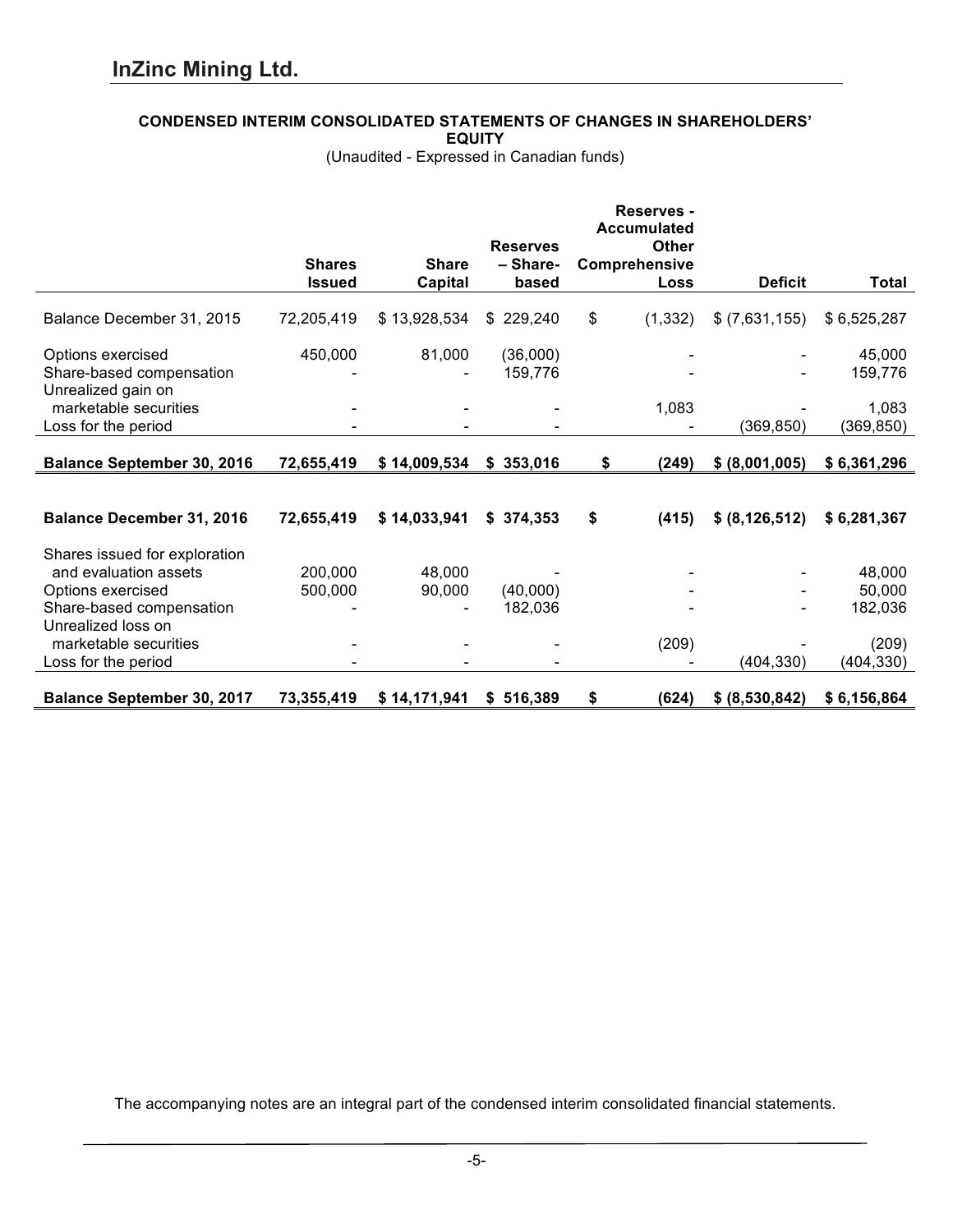# **CONDENSED INTERIM CONSOLIDATED STATEMENTS OF CASH FLOWS**

(Unaudited - Expressed in Canadian funds)

|                                                 | For the nine months ended |            |    |               |
|-------------------------------------------------|---------------------------|------------|----|---------------|
|                                                 | September 30,             |            |    | September 30, |
|                                                 |                           | 2017       |    | 2016          |
| <b>OPERATING ACTIVITIES</b>                     |                           |            |    |               |
| Loss for the period                             | \$                        | (404, 330) | \$ | (369, 850)    |
| Items not involving cash:                       |                           |            |    |               |
| Share-based compensation                        |                           | 182,036    |    | 159,776       |
| Unrealized foreign exchange loss on reclamation |                           |            |    |               |
| deposit                                         |                           | 9,121      |    | 7,522         |
| Change in operating assets and liabilities:     |                           |            |    |               |
| Decrease (increase) in receivables              |                           | 30,678     |    | (8,804)       |
| Decrease in prepaids                            |                           | 913        |    | 6,236         |
| Decrease in accounts payable and                |                           |            |    |               |
| accrued liabilities                             |                           | (24, 508)  |    | 17,583        |
| Cash used in operating activities               |                           | (206, 090) |    | (187, 537)    |
|                                                 |                           |            |    |               |
| <b>FINANCING ACTIVITY</b>                       |                           |            |    |               |
| Proceeds from option exercise                   |                           | 50,000     |    | 45,000        |
| Cash provided by financing activity             |                           | 50,000     |    | 45,000        |
|                                                 |                           |            |    |               |
| <b>INVESTING ACTIVITY</b>                       |                           |            |    |               |
| Exploration and evaluation assets               |                           | (148, 016) |    | (50, 047)     |
| Cash used in investing activity                 |                           | (148,016)  |    | (50, 047)     |
|                                                 |                           |            |    |               |
| Decrease in cash during the period              |                           | (304, 106) |    | (192, 584)    |
|                                                 |                           |            |    |               |
| Cash, beginning of period                       |                           | 482,729    |    | 784,188       |
|                                                 |                           |            |    |               |
| Cash, end of period                             | \$                        | 178,623    | \$ | 591,604       |

*Supplemental disclosure with respect to cash flows (Note 11)*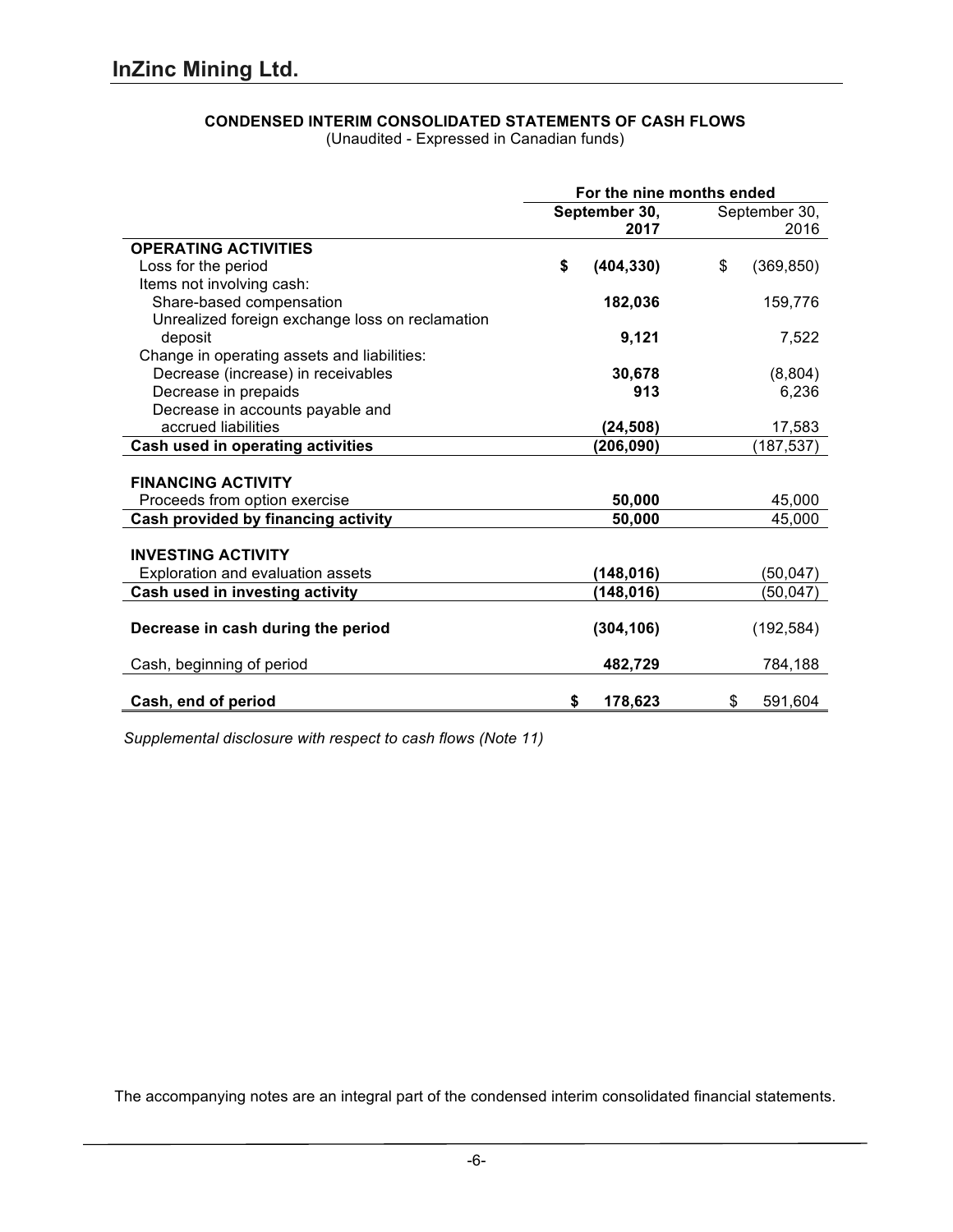# **1. NATURE OF OPERATIONS AND GOING CONCERN**

InZinc Mining Ltd. (the "Company") was incorporated on October 24, 1997 under the laws of British Columbia and was continued under the Canada Business Corporations Act in June 2002. The Company's head office is at 912 - 1112 West Pender Street, P.O. Box 48268, Station Bentall Centre, Vancouver, BC, V7X 1A2. The Company is listed on the TSX Venture Exchange ("TSX-V") under the trading symbol IZN.V.

The Company's principal business activities include the acquisition and exploration of mineral exploration and evaluation assets in the United States and Canada. The Company has not yet determined whether its exploration and evaluation assets contain ore reserves that are economically recoverable. The recoverability of the amounts shown for exploration and evaluation assets are dependent upon the existence of economically recoverable reserves, the ability of the Company to obtain necessary financing to complete the development of those reserves and upon future profitable production. To date, the Company has not earned any revenues and is considered to be in the exploration stage.

These condensed interim consolidated financial statements have been prepared assuming the Company will continue on a going-concern basis. The Company has incurred losses since its inception and the ability of the Company to continue as a going-concern depends upon its ability to raise adequate financing and to develop profitable operations. The condensed interim consolidated financial statements do not include adjustments to amounts and classifications of assets and liabilities that might be necessary should the Company be unable to continue operations. These material uncertainties may cast significant doubt upon the Company's ability to continue as a going concern.

The continuance of the Company's operations is dependent on obtaining sufficient additional financing in order to realize the recoverability of the Company's investments in exploration and evaluation assets which is dependent upon the existence of economically recoverable reserves and market prices for the underlying minerals. Management closely monitors metal commodity prices, individual equity movements and the stock market to determine the appropriate course of action to be taken by the Company if favourable or adverse market conditions occur.

# **2. BASIS OF PRESENTATION**

# **Statement of compliance**

These condensed interim consolidated financial statements, including comparatives, have been prepared in accordance with IAS 34, Interim Financial Reporting, as issued by the International Accounting Standards Board ("IASB") and the interpretations of the IFRS Interpretations committee ("IFRIC"s). They do not include all disclosures required by International Financial Reporting Standards ("IFRS") for annual financial statements, and, therefore, should be read in conjunction with the Company's audited consolidated financial statements for the year ended December 31, 2016, prepared in accordance with IFRS as issued by the IASB.

These condensed interim consolidated financial statements were authorized for issue by the Audit Committee and Board of Directors on November 29, 2017.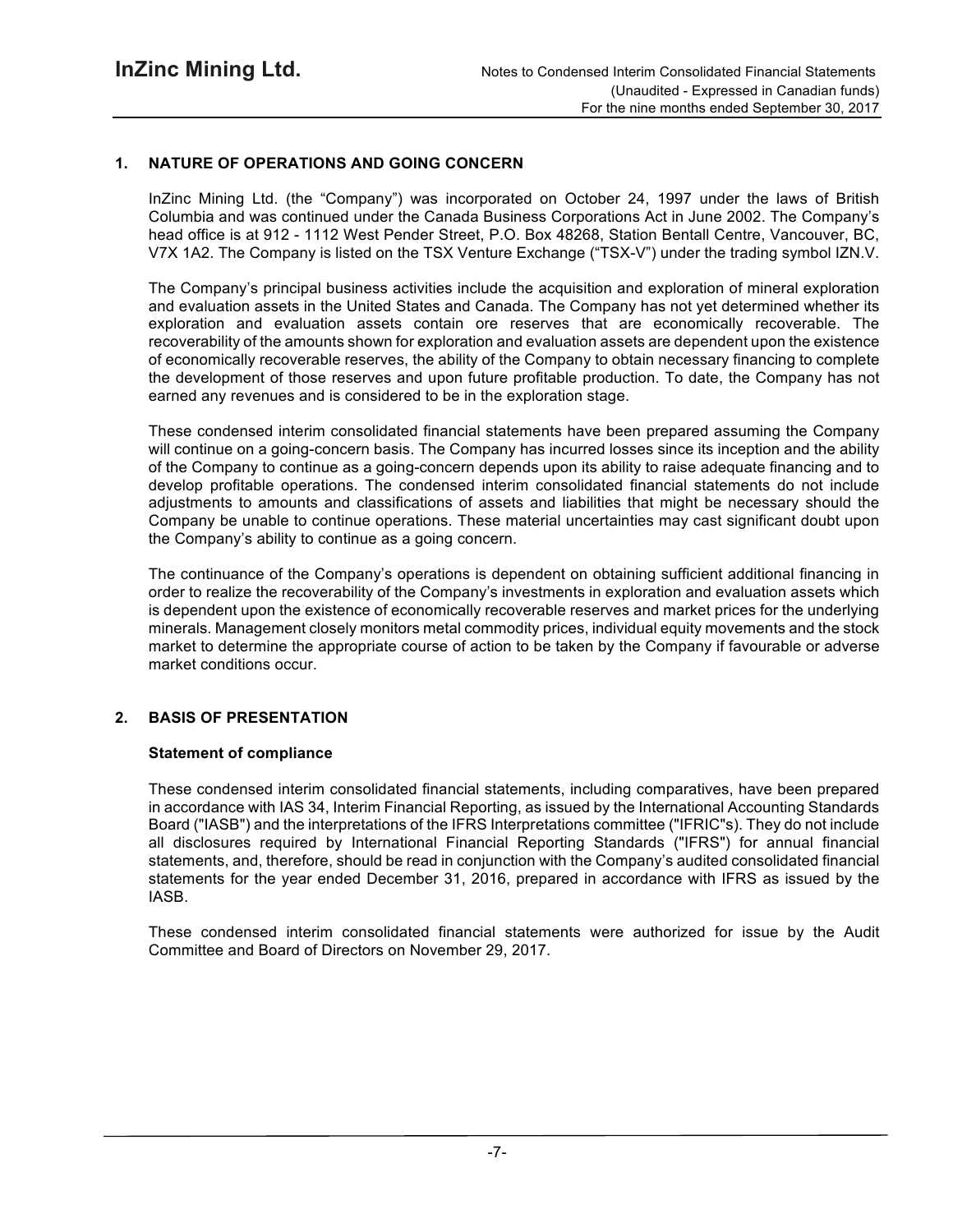# **2. BASIS OF PRESENTATION (continued)**

#### **Basis of presentation**

These condensed interim consolidated financial statements have been prepared on a historical cost basis except for certain non-current assets and financial instruments, which are measured at fair value. In addition, these condensed interim consolidated financial statements have been prepared using the accrual basis of accounting, except for cash flow information.

#### **Functional and presentation currency**

These condensed interim consolidated financial statements are presented in Canadian dollars, unless otherwise noted, which is the functional currency of the parent and of its subsidiary.

#### **Basis of consolidation**

These condensed interim consolidated financial statements of the Company include the accounts of the Company and its wholly-owned subsidiary, N.P.R. (US) Inc., a Nevada corporation, the principal activity of which is exploration in the United States. Control exists when the Company has the power, directly or indirectly, to govern the financial and operating policies of an entity so as to obtain benefits from its activities. All inter-company transactions and balances have been eliminated upon consolidation.

#### **Significant estimates**

The preparation of these condensed interim consolidated financial statements in conformity with IFRS requires management to make certain estimates, judgments and assumptions that affect the reported amounts of assets and liabilities at the date of the condensed interim consolidated financial statements and the reported expenses during the period.

Although management uses historical experience and its best knowledge of the amount, events or actions to form the basis for judgments and estimates, actual results may differ from these estimates.

Critical estimates exercised in apply accounting policies that have the most significant effects on the amounts recognized in the condensed interim consolidated financial statements are as follows:

#### Economic recoverability and probability of future economic benefits of exploration and evaluation assets

Management has determined that exploration, evaluation, and related costs incurred which were capitalized may have future economic benefits and may be economically recoverable. Management uses several criteria in its assessments of economic recoverability and probability of future economic benefits including, geologic and other technical information, a history of conversion of mineral deposits with similar characteristics to its own properties to proven and probable mineral reserves, the quality and capacity of existing infrastructure facilities, evaluation of permitting and environmental issues and local support for the project.

#### Valuation of share-based compensation

The Company uses the Black-Scholes Option Pricing Model for valuation of share-based compensation. Option pricing models require the input of subjective assumptions including expected price volatility, interest rate, and forfeiture rate. Changes in the input assumptions can materially affect the fair value estimate and the Company's earnings and equity reserves.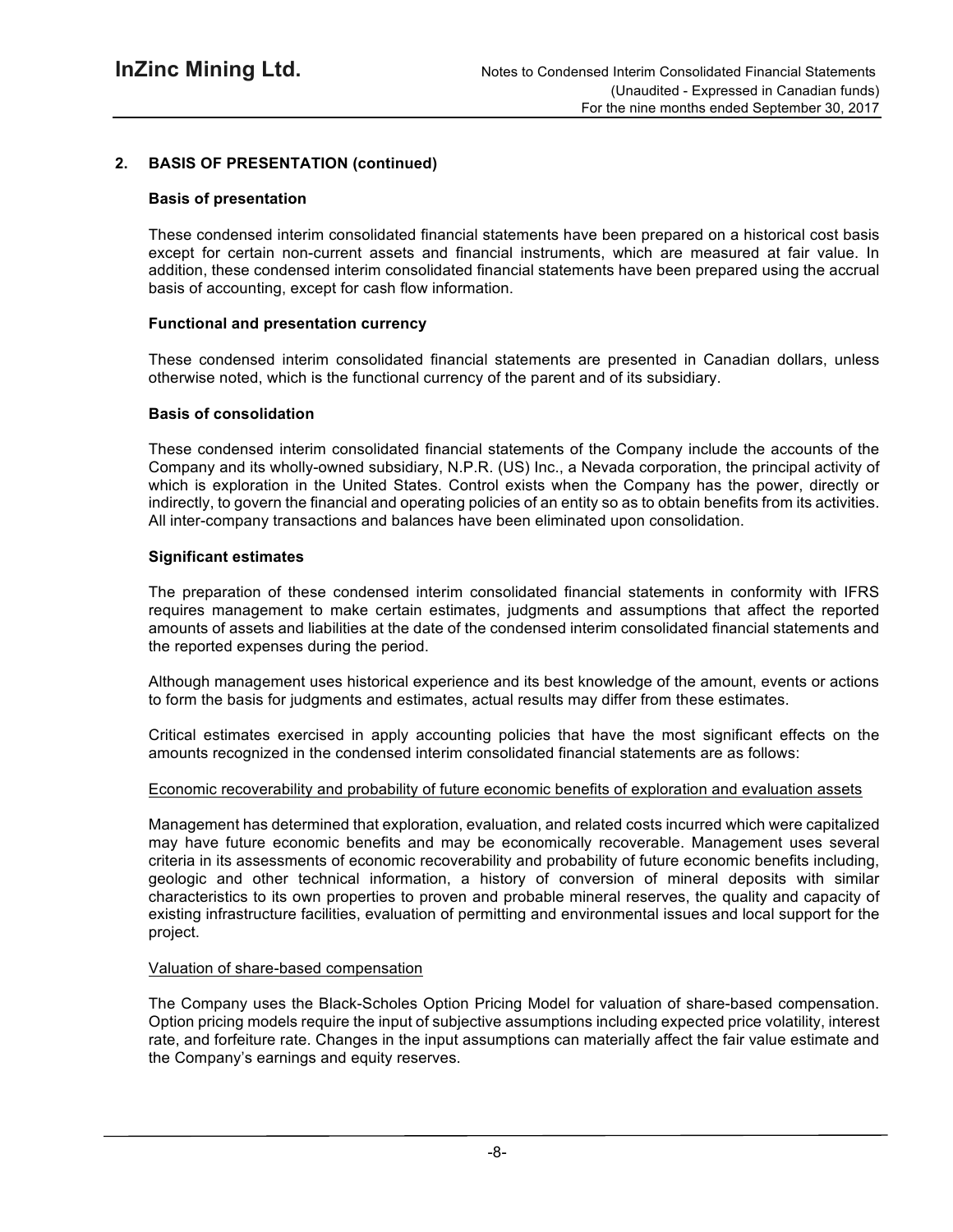# **2. BASIS OF PRESENTATION (continued)**

#### Income taxes

In assessing the probability of realizing deferred tax assets, management makes estimates related to expectation of future taxable income, applicable tax opportunities, expected timing of reversals of existing temporary differences and the likelihood that tax positions taken will be sustained upon examination by applicable tax authorities. In making its assessments, management gives additional weight to positive and negative evidence that can be objectively verified.

#### **Significant judgement**

Information about critical judgments in applying accounting policies that have the most significant effect on the amounts recognized in these condensed interim consolidated financial statements are, but are not limited to, as follows:

#### Determination of functional currency

The Company determines the functional currency through an analysis of several indicators such as expenses and cash flow, financing activities, retention of operating cash flows, and frequency of transactions with the reporting entity.

# **3. SIGNIFICANT ACCOUNTING POLICIES**

There have been no significant changes to the Company's significant accounting policies from those disclosed in the consolidated financial statements for the year ended December 31, 2016.

#### **New and amended IFRS pronouncements**

A number of new standards, amendments to standards and interpretations applicable to the Company are not yet effective and have not been applied in preparing these condensed interim consolidated financial statements.

- a. IFRS 9, "Financial Instruments", replaces the guidance in IAS 39, "Financial Instruments: Recognition and Measurement", and includes requirements for recognition and measurement, impairment, derecognition and general hedge accounting. The standard is effective for annual periods beginning on or after January 1, 2018, with earlier application permitted. The Company does not intend to early adopt IFRS 9.
- b. IFRS 15, "Revenue from Contracts with Customers", establishes principles that an entity shall apply to report useful information to users of financial statements about the nature, amount, timing and uncertainty of revenue and cash flows arising from a contract with a customer. The standard is effective for annual periods beginning on or after January 1, 2018, with earlier application permitted. The Company does not intend to early adopt IFRS 15.
- c. IFRS 16, "Leases" replaces IAS 17, "Leases". The new standard requires lessees to recognize a lease liability reflecting future lease payments and a "right-of-use asset" for virtually all lease contracts, and to record it on the statement of financial position, except with respect to lease contracts that meet limited exception criteria. The standard is effective for annual periods beginning on or after January 1, 2019, with earlier application permitted. The Company does not intend to early adopt IFRS 16.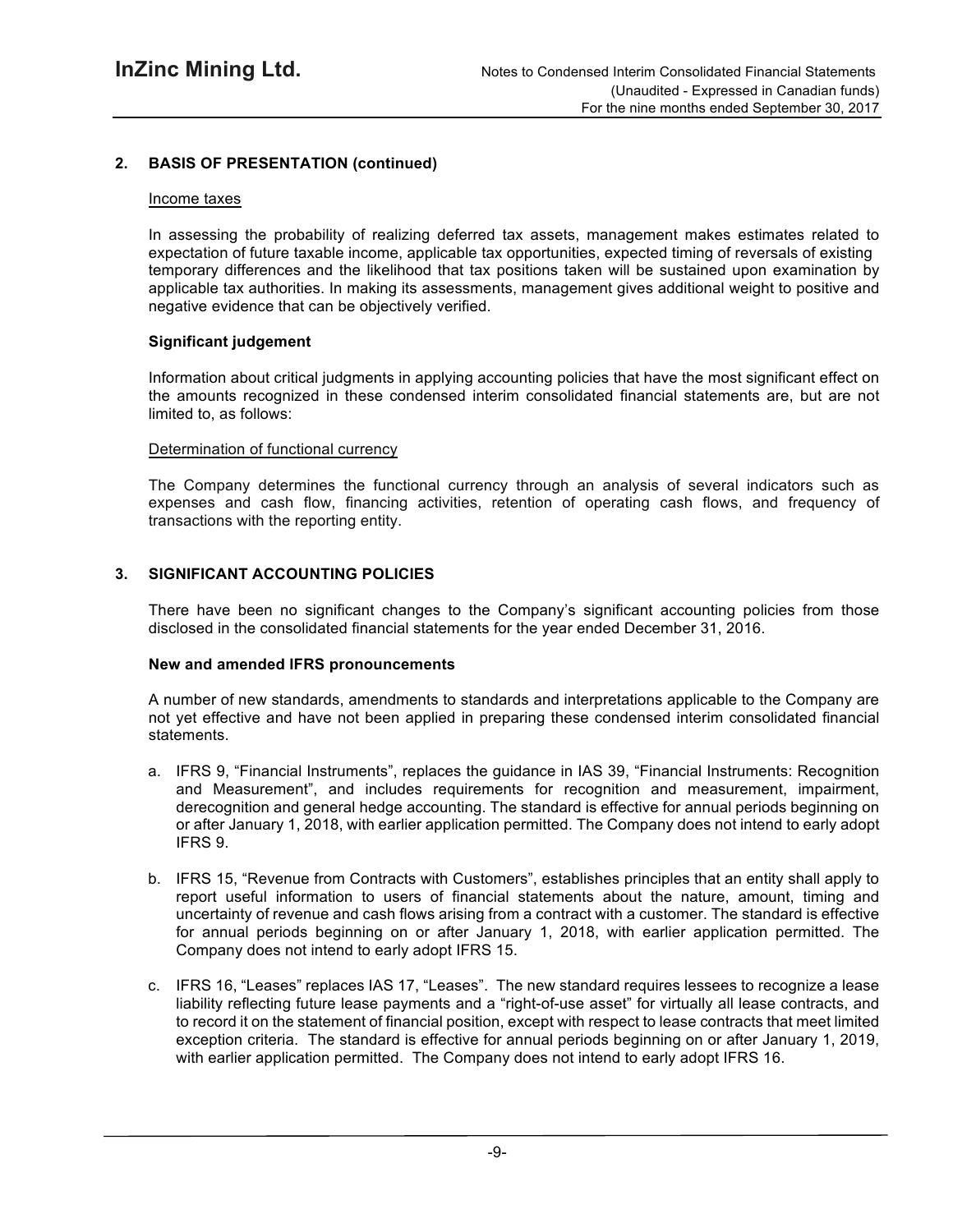# **4. CASH**

Cash is comprised of cash in Canadian and US financial institutions:

|                                         | <b>September 30, 2017</b> | <b>December 31, 2016</b> |
|-----------------------------------------|---------------------------|--------------------------|
| Cash in US financial institutions       | 671                       | 461                      |
| Cash in Canadian financial institutions | 177.952                   | 482.268                  |
| Total cash                              | 178.623                   | 482.729                  |

# **5. RECEIVABLES**

Trade and other receivables were comprised of the following:

|                       | <b>September 30, 2017</b> | <b>December 31, 2016</b> |
|-----------------------|---------------------------|--------------------------|
| <b>GST</b> receivable | $\blacksquare$            | 35.294                   |
| Other receivables     | 4.616                     | -                        |
|                       | 4.616                     | 35.294                   |

# **6. MARKETABLE SECURITIES**

Marketable securities are classified as available for sale financial instruments, which are adjusted to market value. As at September 30, 2017 the fair market value of the securities held was \$1,665 (December 31, 2016 - \$1,874).

# **7. EXPLORATION AND EVALUATION ASSETS**

Title to exploration and evaluation assets involves inherent risks due to difficulties of determining the validity of certain mineral claims and leases as well as the potential for problems arising from the frequently ambiguous conveyancing history characteristic of many exploration and evaluation assets. The Company has investigated title to its exploration and evaluation asset and, to the best of its knowledge, title is in good standing.

# **West Desert Property**

The Company holds a 100% interest in various mining claims and a mineral lease referred to as the West Desert Property, located in Utah, USA.

# **Indy Property**

On October 18, 2016, the Company entered into an option agreement with Pac Shield Resources Inc. ("PSR"), a private British Columbia company, to acquire a one hundred percent (100%) interest in and to certain mineral claims located in the central British Columbia referred to as the Indy Property ("Indy").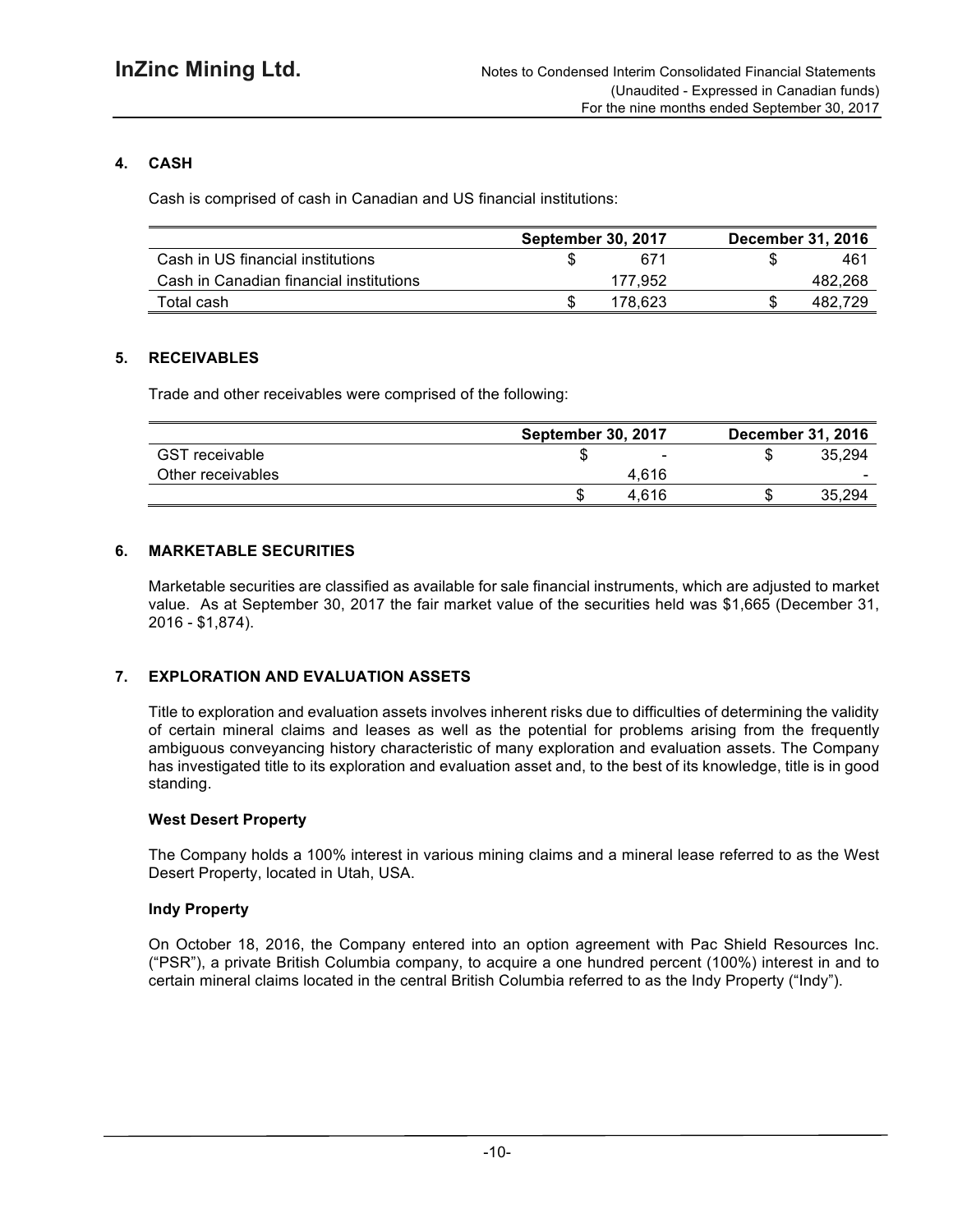# **7. EXPLORATION AND EVALUATION ASSETS (continued)**

## **Indy Property (continued)**

To acquire Indy, the Company must make cash payments totaling \$305,000, issue a total of 2,100,000 common shares, and complete work commitments of \$2,600,000, as follows:

|                            | <b>Acquisition</b> |         | <b>Acquisition</b> | <b>Work</b> |
|----------------------------|--------------------|---------|--------------------|-------------|
|                            |                    | in cash | in shares          | commitments |
| March 24, 2017 (completed) |                    |         | 200,000            | \$          |
| April 4, 2017 (completed)  |                    | 30,000  |                    |             |
| January 29, 2018           |                    | 25,000  | 200,000            | 75,000      |
| January 29, 2019           |                    | 25,000  | 300,000            | 200,000     |
| January 29, 2020           |                    | 25,000  | 400.000            | 325,000     |
| January 29, 2021           |                    | 75,000  | 500,000            | 750,000     |
| January 29, 2022           |                    | 125,000 | 500,000            | 1,250,000   |
|                            |                    | 305,000 | 2,100,000          | \$2,600,000 |

In addition, a \$500,000 cash payment and the issuance of 500,000 shares of the Company will be made to PSR if the Company files a technical report establishing a 500,000,000 pound zinc resource on the property. A further \$500,000 cash payment will be made to PSR should the Company file a technical report establishing a 750,000,000 pound zinc resource on the property.

The property is subject to a 1.0% net smelter returns royalty ("NSR") held by PSR (the "PSR NSR") and a 1.5% NSR held by Kerry Curtis, a director, Chairman of the Board and the interim Chief Executive Officer of the Company, and a director and the controlling shareholder of PSR. On exercise of the option and prior to completion of a feasibility study on the property, the Company has the right to purchase the PSR NSR for \$1,500,000.

The following table represents expenditures incurred on the exploration and evaluation assets during the nine months ended September 30, 2017:

|                                        | <b>West Desert</b> | <b>Indy</b>   | <b>Total</b>  |
|----------------------------------------|--------------------|---------------|---------------|
| <b>Acquisition costs</b>               |                    |               |               |
| Balance, December 31, 2016             | 394,127<br>\$      | \$            | \$<br>394,127 |
| Additions during the period:           |                    |               |               |
| Option payments                        |                    | 30,000        | 30,000        |
| Shares issued                          |                    | 48,000        | 48,000        |
| Staking                                |                    | 1,280         | 1,280         |
|                                        |                    | 79,280        | 79,280        |
| Balance, September 30, 2017            | 394,127            | 79,280        | 473,407       |
| <b>Deferred exploration costs</b>      |                    |               |               |
| Balance, December 31, 2016             | 5,275,540          |               | 5,275,540     |
| Additions during the period:           |                    |               |               |
| Field costs                            | 3,074              | 46,604        | 49,678        |
| Geological, geochemical, geophysical   |                    | 19,833        | 19,833        |
| Property holding costs, taxes and fees | 45,645             | 3,080         | 48,725        |
|                                        | 48,719             | 69,517        | 118,236       |
| Balance, September 30, 2017            | 5,324,259          | 69,517        | 5,393,776     |
| Total, September 30, 2017              | \$5,718,386        | \$<br>148,797 | \$5,867,183   |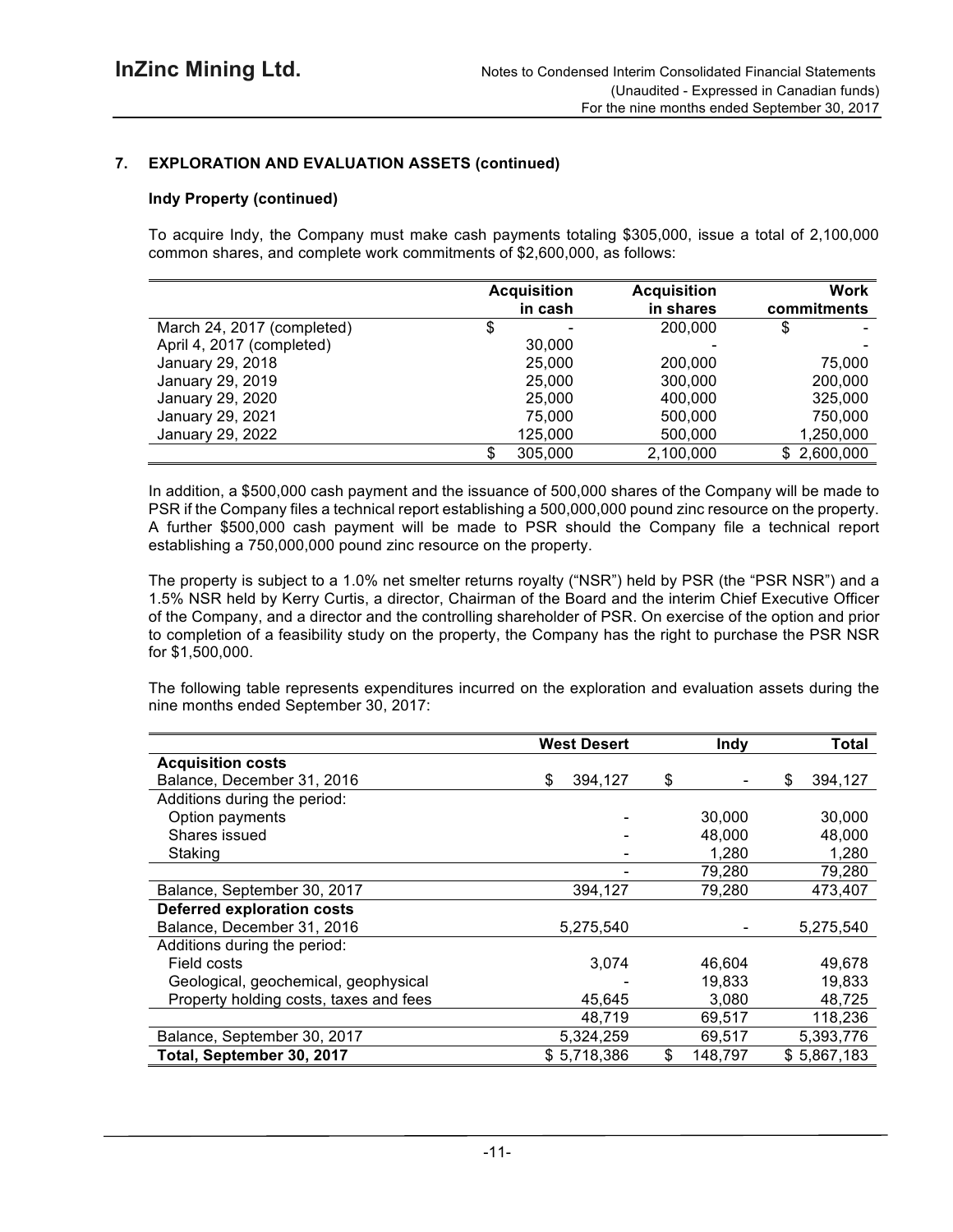# **7. EXPLORATION AND EVALUATION ASSETS (continued)**

#### **Reclamation deposit**

The Company has reclamation bonds of \$118,239 (December 31, 2016 - \$127,360) to cover potential disturbances on the West Desert property.

# **8. ACCOUNTS PAYABLE AND ACCRUED LIABILITIES**

Accounts payable and accrued liabilities were comprised of the following:

|                            | <b>September 30, 2017</b> | <b>December 31, 2016</b> |
|----------------------------|---------------------------|--------------------------|
| Trade payables             | 20.606                    | 43.055                   |
| <b>Accrued liabilities</b> | -                         |                          |
| Due to related parties     | 5.813                     | 6.372                    |
| Total                      | 26.419                    | 49.427                   |

# **9. SHARE CAPITAL AND RESERVES**

#### **Common shares**

The Company has authorized share capital of unlimited common shares without par value.

During the nine months ended September 30, 2017, the Company issued:

- i. 200,000 common shares, valued at \$48,000, pursuant to the Indy option agreement; and
- ii. 500,000 common shares, for proceeds of \$50,000, pursuant to the exercise of stock options.

# **Stock options**

The Company grants stock options to employees and consultants as compensation for services, pursuant to its incentive Share Option Plan (the "Plan"). Options issued must have an exercise price greater than or equal to the "Discounted Market Price" of the Company's stock on the grant date. Options have a maximum expiry period of up to five years from the grant date and vest at such time as may be determined by the Board of Directors at the date of the grant. Options granted to consultants performing investor relations activities shall vest in stages over a 12-month period with a maximum of one-quarter of the options vesting in any three-month period. The number of options that may be issued under the Plan is limited to no more than 10% of the Company's issued and outstanding shares on the grant date.

During the nine months ended September 30, 2017, the Company granted 1,500,000 incentive stock options to directors, officers, and a consultant; the options vested on grant. During the nine months ended September 30, 2017, the Company expensed \$182,036 (2016 - \$159,776), which was recorded in sharebased compensation.

The weighted average fair value of stock options granted during the nine months ended September 30, 2017 was \$0.097 (2016 - \$0.077) per option.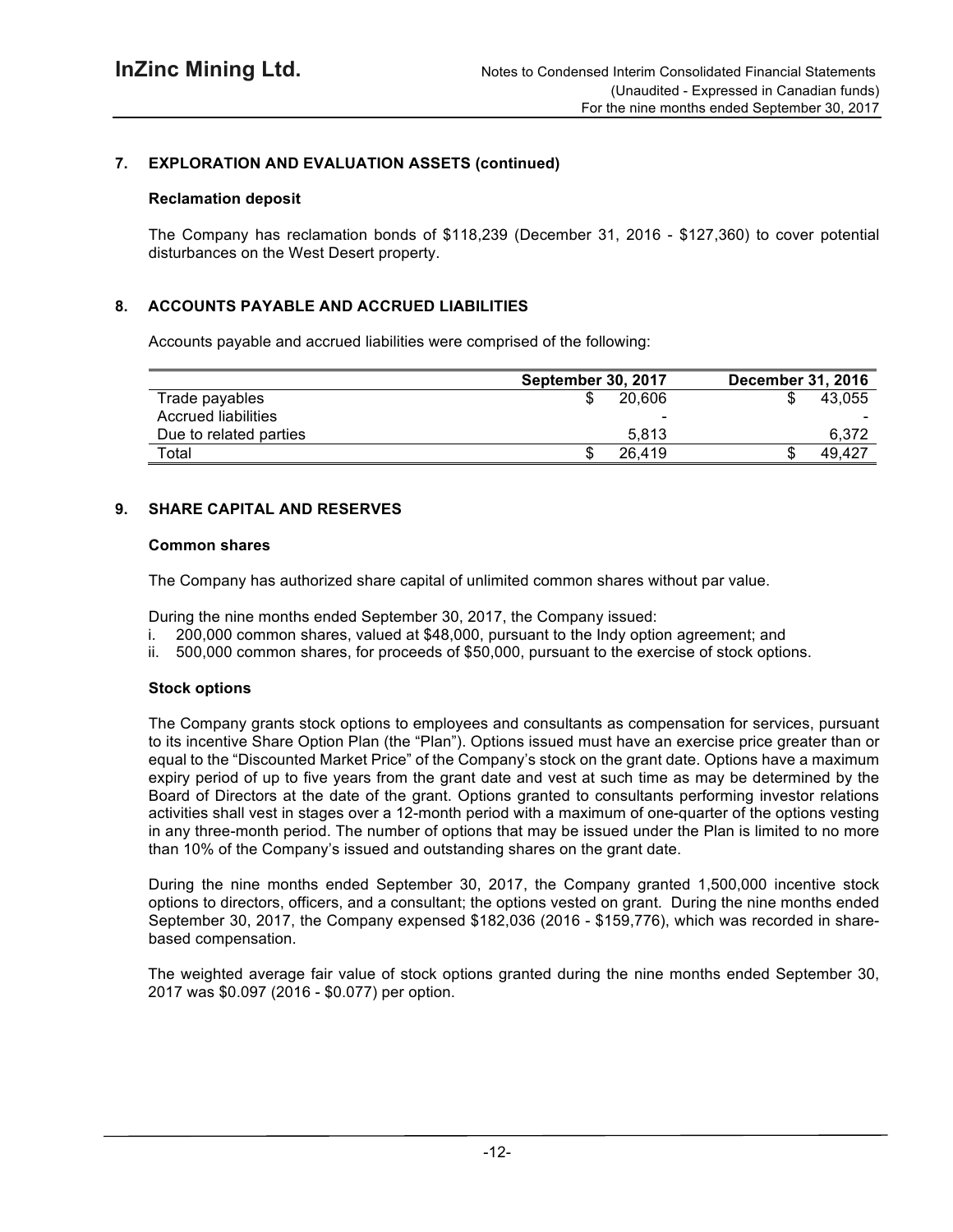# **9. SHARE CAPITAL AND RESERVES (continued)**

## **Stock options (continued)**

The fair value of stock options granted was estimated using the Black-Scholes option pricing model with weighted average assumptions as follows:

|                            | For the nine months ended |                           |  |  |
|----------------------------|---------------------------|---------------------------|--|--|
|                            | <b>September 30, 2017</b> | <b>September 30, 2016</b> |  |  |
| Risk free interest rate    | 0.75%                     | 0.72%                     |  |  |
| Expected life (years)      |                           |                           |  |  |
| <b>Expected volatility</b> | 124%                      | 120%                      |  |  |
| Dividend yield             | $\,$                      |                           |  |  |

Option transactions are summarized as follows:

|                              | <b>Number of Options</b> | <b>Exercise Price (\$)</b> |
|------------------------------|--------------------------|----------------------------|
| Balance - December 31, 2015  | 2,650,000                | $0.100^{(1)}$              |
| Granted during the period    | 3,150,000                | $0.093^{(1)}$              |
| Exercised during the period  | (450,000)                | 0.100                      |
| Balance - December 31, 2016  | 5,350,000                | $0.096^{(1)}$              |
| Granted during the period    | 1,500,000                | $0.135^{(1)}$              |
| Exercised during the period  | (500,000)                | 0.100                      |
| Balance - September 30, 2017 | 6,350,000                | $0.105$ <sup>(1)</sup>     |
| Exercisable                  | 6,350,000                | $0.105^{(1)}$              |
| $\overline{111}$             |                          |                            |

 $(1)$  weighted average

Options outstanding as at September 30, 2017 are as follows:

| <b>Number of Options</b> | <b>Exercise Price (\$)</b> | <b>Expiry Date</b> | <b>Contractual life</b><br>remaining (years) |
|--------------------------|----------------------------|--------------------|----------------------------------------------|
| 1,700,000                | 0.10                       | November 2, 2017   | 0.09                                         |
| 1,500,000                | 0.135                      | May 31, 2020       | 2.67                                         |
| 2,650,000                | 0.09                       | May 31, 2021       | 3.67                                         |
| 500,000                  | 0.11                       | June 21, 2021      | 3.73                                         |
| 6,350,000                |                            |                    | $2.48^{(1)}$                                 |

 $\frac{(1)}{(1)}$  weighted average

#### **Warrants**

Warrant transactions are summarized as follows:

| <b>Number of Warrants</b> | <b>Exercise Price (\$)</b> |
|---------------------------|----------------------------|
| 4.866.819                 | $0.30^{(1)}$               |
| (353, 119)                | $0.30^{(1)}$               |
| 4,513,700                 | $0.30^{(1)}$               |
| (4, 513, 700)             | $0.30^{(1)}$               |
| $\blacksquare$            |                            |
|                           |                            |

 $(1)$  weighted average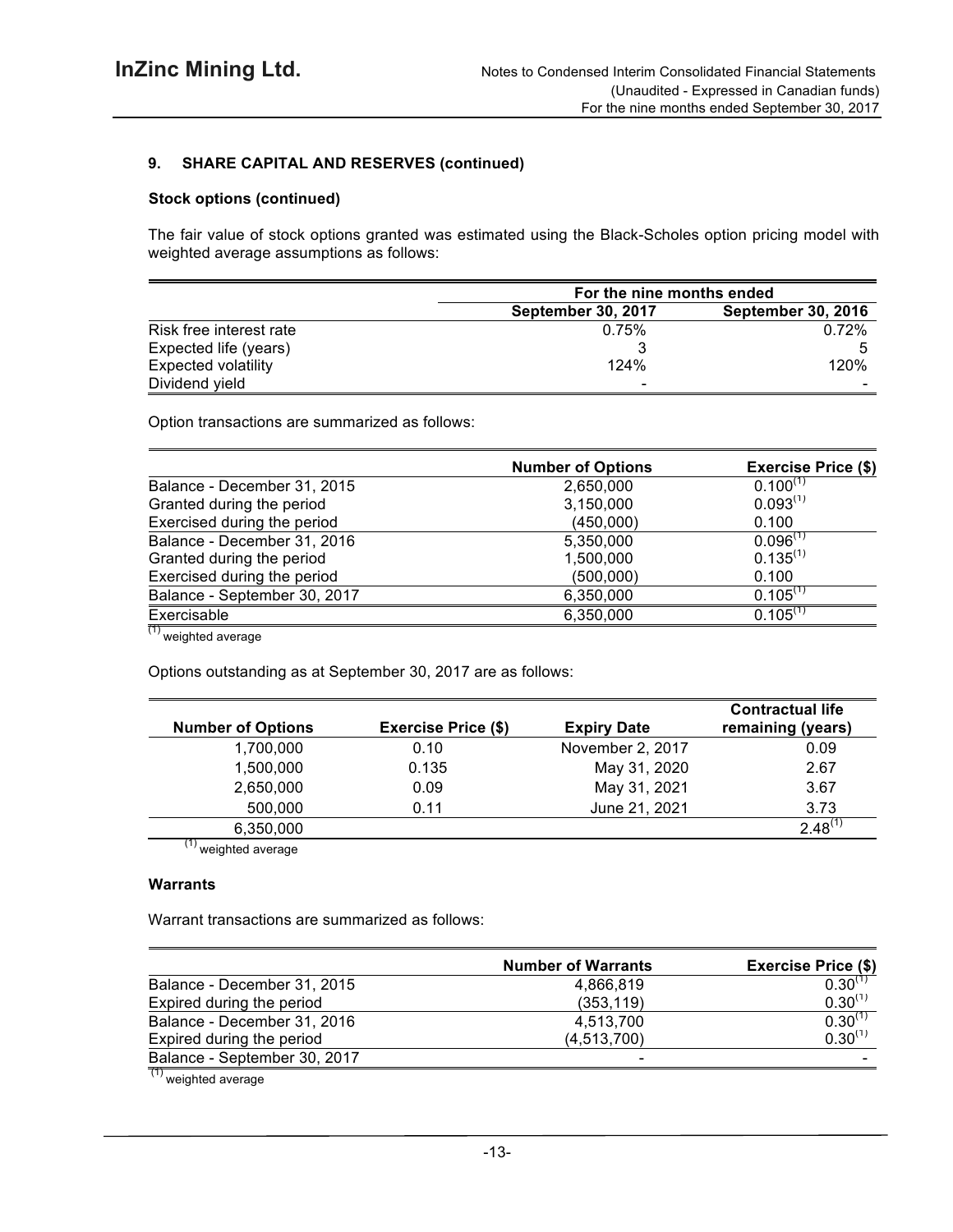# **10. RELATED PARTY TRANSACTIONS**

The Company entered into the following transactions with related parties during the nine months ended September 30, 2017:

#### **Summary of key management personnel compensation**

|                                      | For the nine months ended |                           |    |         |
|--------------------------------------|---------------------------|---------------------------|----|---------|
|                                      | September 30,             |                           |    |         |
|                                      |                           | <b>September 30, 2017</b> |    |         |
| Short-term benefits paid or accrued: |                           |                           |    |         |
| Management fees                      | \$                        |                           | \$ | 37.227  |
| Office and miscellaneous             |                           | 15,000                    |    | 9,000   |
| Professional fees                    |                           | 24,500                    |    | 15,813  |
| Share-based compensation             |                           | 53,019                    |    | 79,032  |
|                                      |                           | 92,519                    |    | 141,072 |

#### **Summary of transactions with other related parties**

The following amounts were incurred with respect to the Company's non-executive directors:

|                          | For the nine months ended |                                       |        |  |  |
|--------------------------|---------------------------|---------------------------------------|--------|--|--|
|                          |                           | September 30, 2017 September 30, 2016 |        |  |  |
| Share-based compensation | 94 434                    |                                       | 63.448 |  |  |

Included in rent is \$6,750 (September 30, 2016 - \$Nil) paid or accrued to a company related by the CFO and \$Nil (September 30, 2016 - \$12,000) paid or accrued at cost to a company related by a common exdirector.

Included in accounts payable and accrued liabilities are amounts owing to related parties of \$5,813 (December 31, 2016 - \$6,372).

#### **11. SUPPLEMENTAL DISCLOSURE WITH RESPECT TO CASH FLOWS**

For the nine months ended September 30, 2017, the Company's significant non-cash transactions consisted of:

- i. shares issued for acquisition of exploration and evaluation assets of \$48,000;<br>ii. change in fair market value of marketable securities of \$209:
- change in fair market value of marketable securities of \$209;
- iii. allocation of reserves on exercise of options of \$40,000; and
- iv. exploration and evaluation assets recorded in accounts payable and accrued liabilities of \$1,500.

There were no significant non-cash transactions for the nine months ended September 30, 2016.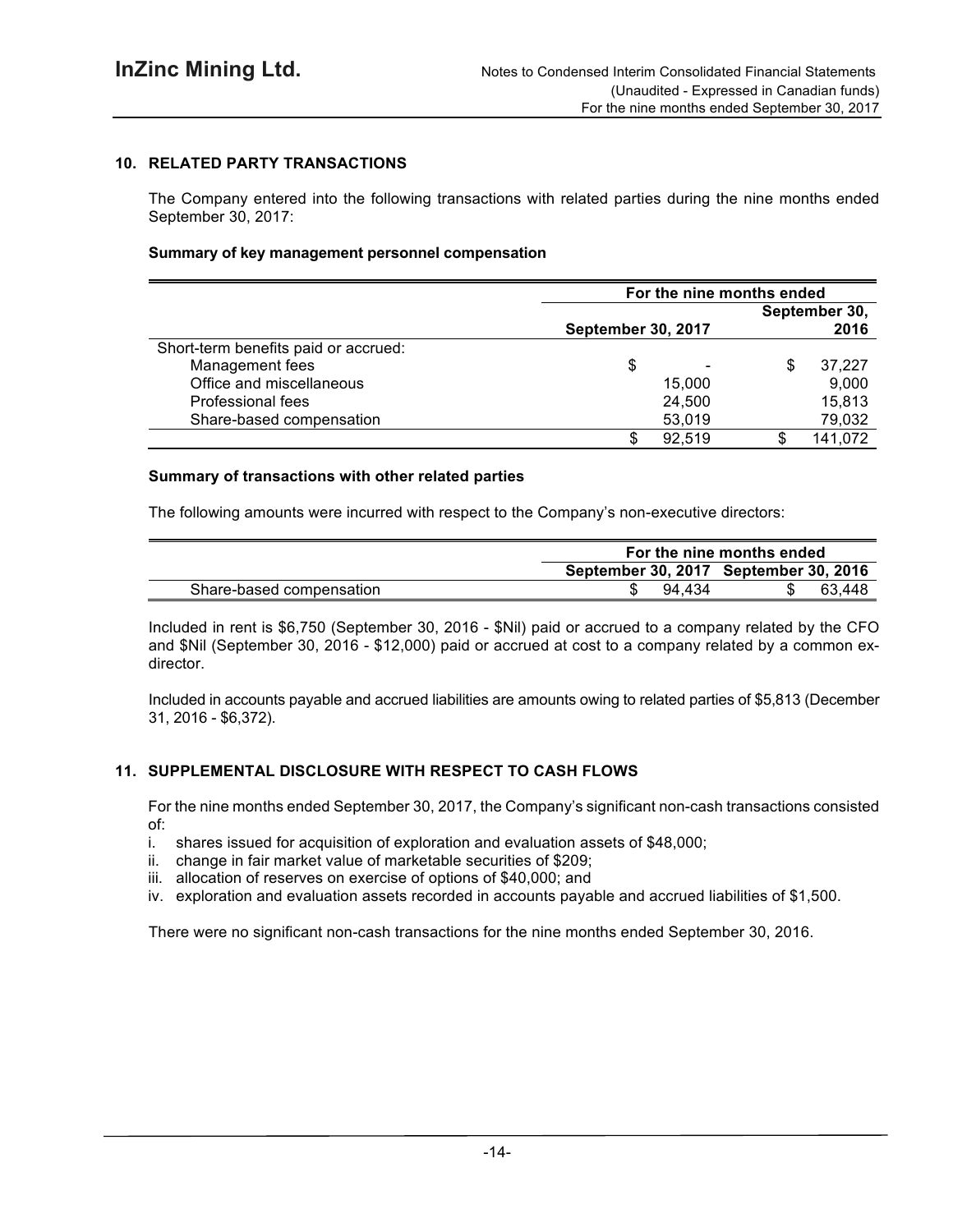# **12. SEGMENTED INFORMATION**

The Company operates in one industry segment being the acquisition and exploration of mineral exploration and evaluation assets. The total assets attributable to the geographical locations relate primarily to exploration and evaluation assets and are all located as follows:

|                                   | <b>United States</b> |   | Canada                   | Total     |
|-----------------------------------|----------------------|---|--------------------------|-----------|
| <b>December 31, 2016</b>          |                      |   |                          |           |
| Exploration and evaluation assets | 5.669.667            | S | $\overline{\phantom{0}}$ | 5,669,667 |
|                                   |                      |   |                          |           |
| September 30, 2017                |                      |   |                          |           |
| Exploration and evaluation assets | 5,718,386            |   | 148.797                  | 5,867,183 |

#### **13. FINANCIAL INSTRUMENTS AND RISK MANAGEMENT**

Financial instruments measured at fair value are classified into one of three levels in the fair value hierarchy according to the relative reliability of the inputs used to estimate the fair values. The three levels of the fair value hierarchy are:

- Level 1 Unadjusted quoted prices in active markets for identical assets or liabilities;
- Level 2 Inputs other than quoted prices that are observable for the asset or liability either directly or indirectly; and
- Level 3 Inputs that are not based on observable market data.

Cash and marketable securities are measured at fair value using level 1 inputs. The value of receivables, reclamation deposit, and accounts payable and accrued liabilities approximates their carrying values.

The Company is exposed to a variety of financial risks by virtue of its activities including currency, credit, interest rate, liquidity and price risk.

#### *Credit risk*

The Company is exposed to industry credit risks arising from its cash holdings and receivables. The Company manages credit risk by placing cash with major Canadian financial institutions. The Company's receivables are due from the Federal Government of Canada. Management believes that credit risk related to these amounts is nominal.

#### *Liquidity risk*

Liquidity risk is the risk that the Company will not have sufficient funds to meet its financial obligations when they are due. To manage liquidity risk, the Company reviews additional sources of capital and financing to continue its operations and discharge its commitments as they become due.

#### *Interest rate risk*

Interest rate risk is the risk that the fair value of future cash flows of a financial instrument will fluctuate because of changes in market interest rates. The Company is not exposed to interest rate risk as it does not have any significant financial instruments with interest rates, with the exception of cash. Interest earned on cash is based on prevailing bank account interest rates, which may fluctuate. A 1% change in interest rates would result in a nominal difference for the nine months ended September 30, 2017.